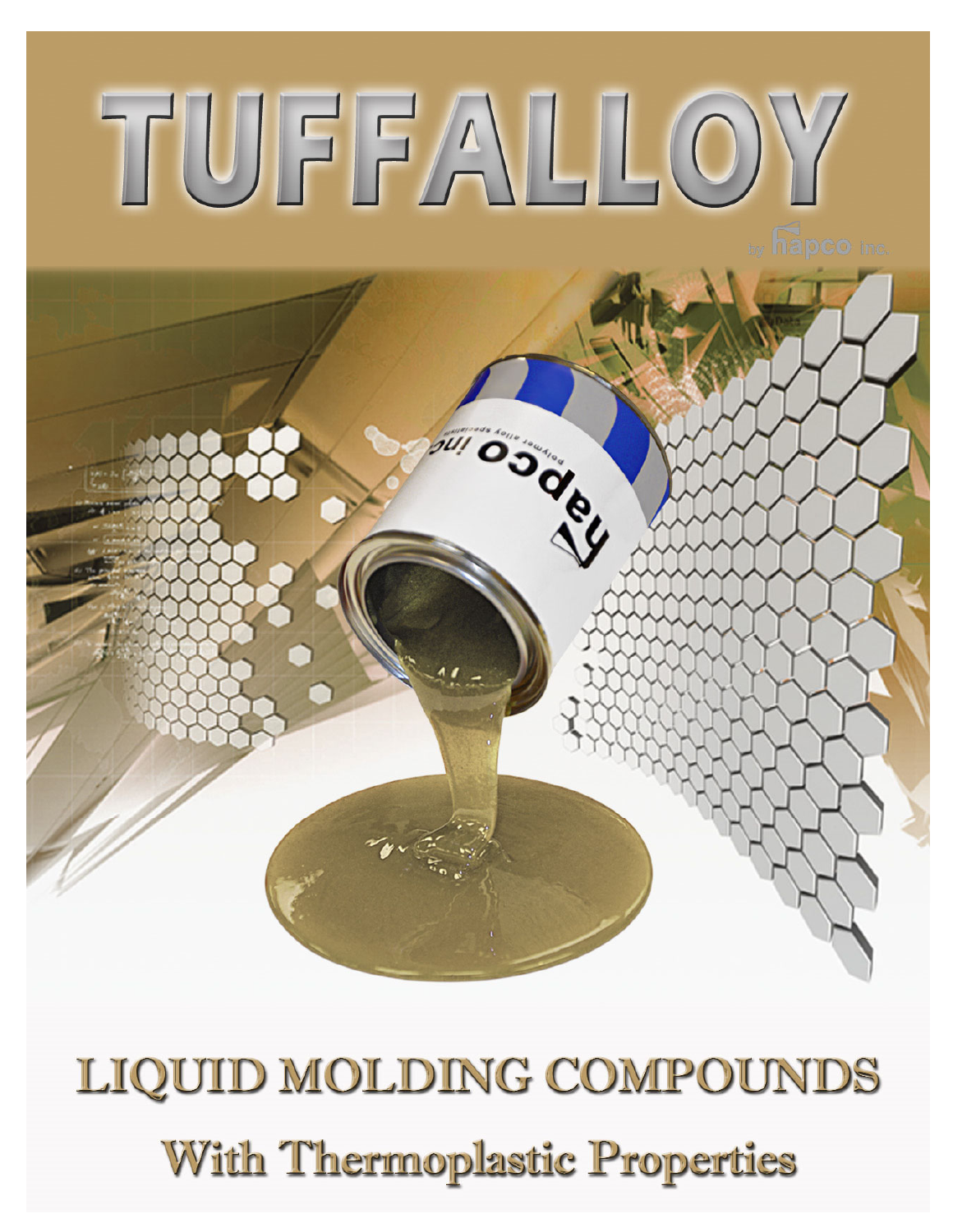# **Here are just a few parts made with Tuffalloy™**

Housings, gears, insert molded parts, and intricate components are just a few applications where **Tuffalloy™** is used.



**Phone: 781-826-8801 Toll Free: 877 SAY HAPCO (729-4272) info@hapcoincorporated.com 353 Circuit Street, Hanover, Massachusetts 02339**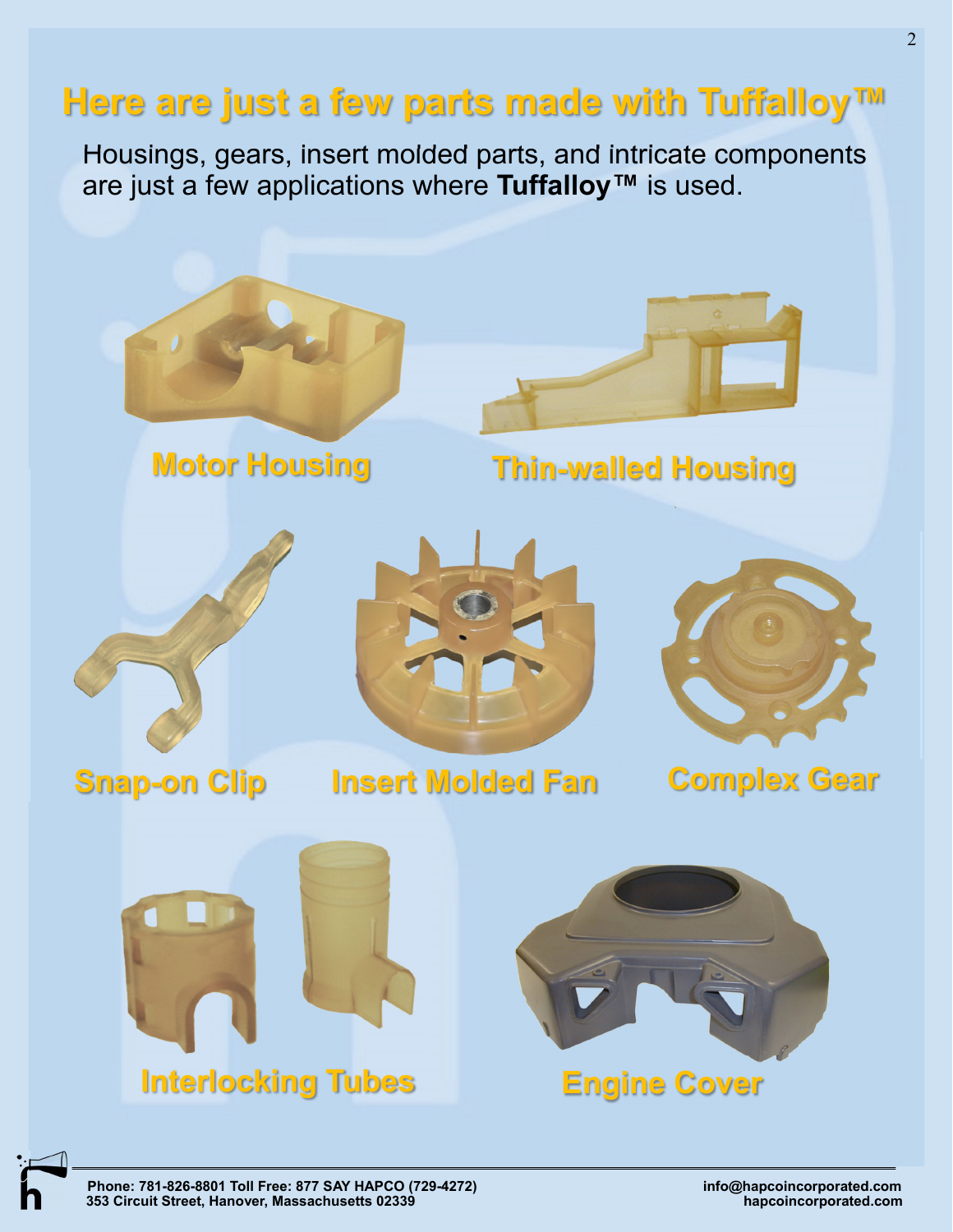# **TUFFALLOY 4270 SERIES** *High Strength Urethane Plastics*

TUFF**ALLOY 4270** is a series of Liquid Molding Compounds with thermoplastic properties such as high impact, high heat distortion, and low viscosity. This unique chemistry developed by Hapco to meet today's market demands for prototype and low production parts needs.

# **KEY ADVANTAGES:**

- **Fast Cycle Time**
- **Excellent Physical Properties**
- **Low Viscosity**
- **1:1 Mix Ratio**

TUFF**ALLOY 4270 Series** is available in two speeds.

|            | <b>Working Life</b> | <b>Demold Time</b>    |             |  |  |  |
|------------|---------------------|-----------------------|-------------|--|--|--|
|            | available speeds    | room temperature mold | heated mold |  |  |  |
| 15 minutes |                     | 6 hours               | 1-3 hours   |  |  |  |
| 7 minute   |                     | 2 hours               | 1 hour      |  |  |  |

The user has the ability to use different speeds of TUFF**ALLOY 4270**, typically using a slower speed

initially and increasing to the faster gel time as the process becomes more effi-

# **PROCESSING:**

- TUFF**ALLOY 4270 Series** can be pressure cast, vacuum cast, or open cast.
- For best results, TUFF**ALLOY** should be used with Hapco's metering-mix dispensing equipment, *RAPID*FIL, **MINI F IL,** and *RAPID*SHOT.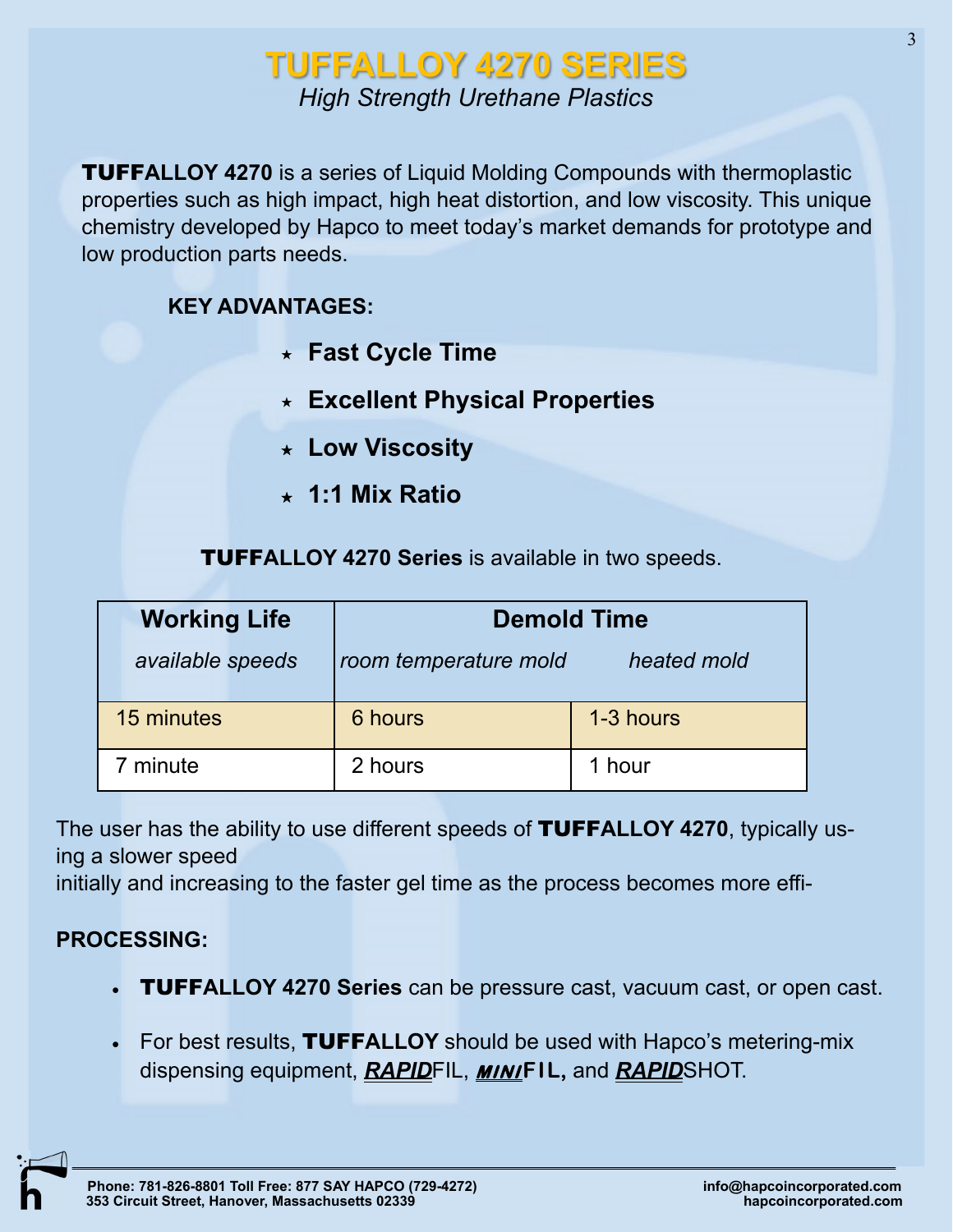# **TUFFALLOY 4270 SERIES** *High Strength Urethane Plastics*

|                     | <b>PROPERTIES</b>                                               | TEST<br><b>METHOD</b>  | 4270                              | 4272                              |
|---------------------|-----------------------------------------------------------------|------------------------|-----------------------------------|-----------------------------------|
|                     | <b>Mix Ratio</b><br>by volume A:B<br>by weight A:B              | Calculation            | 100:100<br>100:88                 | 100:100<br>100:88                 |
|                     | Gel time<br>100 grams @ 25°C                                    | <b>ASTM</b><br>D-2971  | 15 min.                           | 7 min.                            |
|                     | Color (cured)                                                   | <b>Visual</b>          | <b>Translucent</b><br>light brown | <b>Translucent</b><br>light brown |
|                     | <b>Hardness Shore</b>                                           | <b>ASTM</b><br>D-2240  | 84 D ±5                           | 84 D ±5                           |
|                     | <b>Viscosity mixed</b><br>$@$ 25 $°C$ cps                       | <b>ASTM</b><br>D-4878  | $300 \pm 50$                      | $300 \pm 50$                      |
| PHYSICAL PROPERTIES | <b>Specific Gravity</b><br>mixed $@$ 25°C                       | <b>ASTM</b><br>D-4669  | 1.13                              | 1.13                              |
|                     | Shrinkage inch/inch<br>See shrinkage paragraph                  | <b>ASTM</b><br>D-2566  | $.0005 - .003$                    | $.001 - .004$                     |
|                     | Demold time<br>@ 70°F 1/8" thick                                | HAPCO<br><b>TEST</b>   | 6-8 hrs.                          | 1.5-2.0 hrs.                      |
|                     | Weight per cubic inch<br>(lbs.)                                 | Calculation            | 0.0408                            | 0.0408                            |
|                     | Tensile Strength<br>(psi)                                       | <b>ASTM</b><br>D-638   | 11500                             | 12,300                            |
|                     | <b>Elongation %</b>                                             | <b>ASTM</b><br>D-638   | 7.0                               | 7.0                               |
| PROPERTIES          | Modulus of Elasticity<br>psi (000)                              | ASTM<br>D-638          | 409                               | 409                               |
|                     | Izod Impact (Ft.Ibs/inch)<br>notched<br>unnotched               | <b>ASTM</b><br>$D-256$ | 1.5<br>>2                         | 1.5<br>>2                         |
| PRODUCT             | <b>Heat Distortion</b><br>Temperature (°C)<br>66 psi<br>264 psi | <b>ASTM</b><br>D-648   | $90^{\circ}$ C<br>81°C            | $90^{\circ}$ C<br>81°C            |
|                     | <b>Flexural Strength</b><br>(psi)                               | <b>ASTM</b><br>D-790   | 14,300                            | 14,300                            |
|                     | <b>Flexural Modulus</b><br>psi (000)                            | ASTM<br>D-790          | 414                               | 414                               |

*NOTE: Before use, reference material handling, processing, and safety notes located at the end of this brochure.*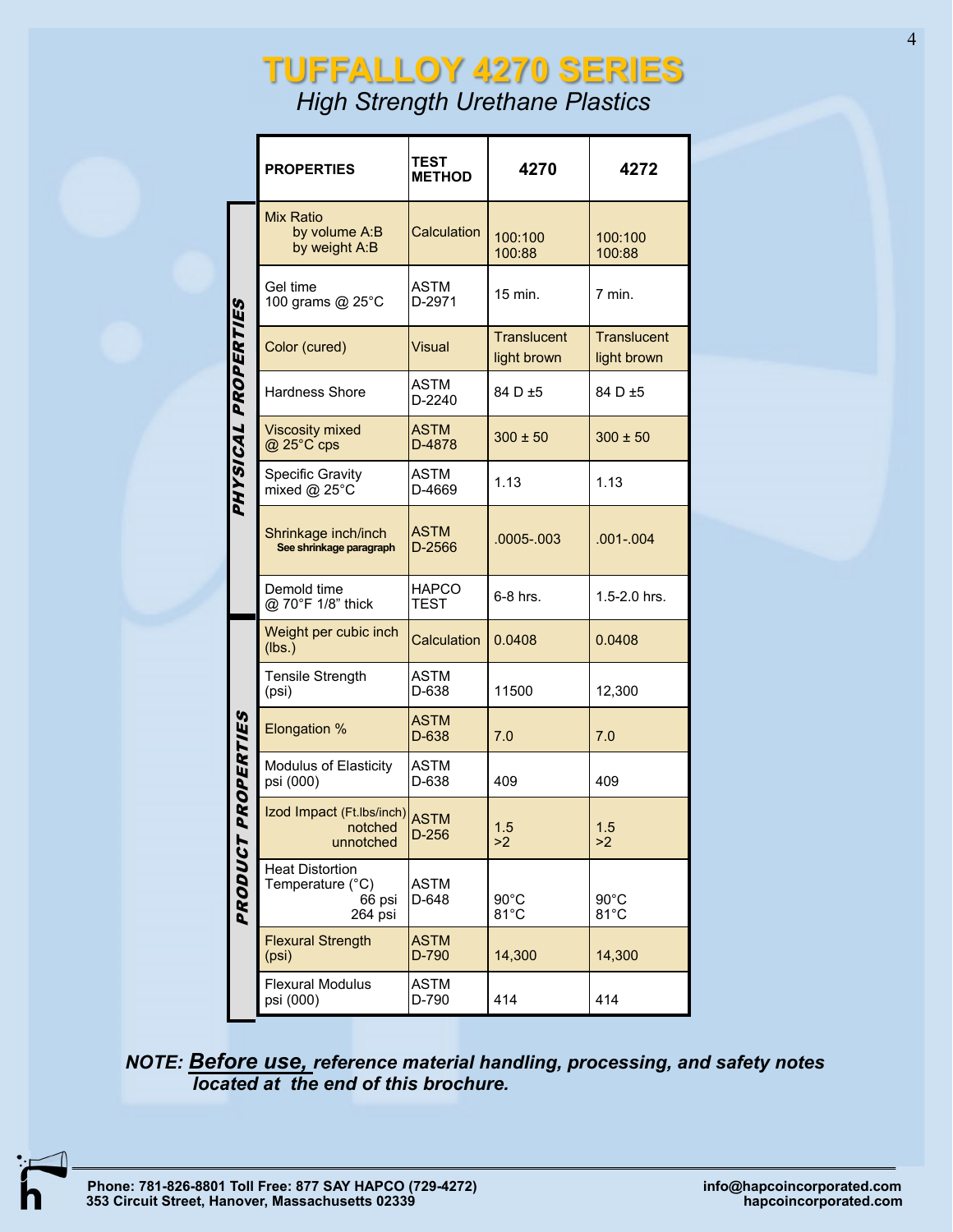## <sup>5</sup>TUFF**ALLOY SERIES**

### *MATERIAL HANDLING & SAFETY NOTES*

### *MIXING:*

*IMPORTANT: Before each use, mix pigmented Part B thoroughly before proportioning out the required amount.* Components may separate and should always be mixed separately before each use. Mix, only when ready to use, by adding the curing agent to the resin portion and blending together thoroughly. Be sure to scrape and stir in all material sticking to the sides and bottom of the mixing container. We recommend mixing in one container thoroughly, and then mixing in a second container. This will ensure no unmixed material left on the sides and bottom get into the casting. Do not use paper containers or wooden mixing sticks. They may contain moisture. For best results, use plastic or coated containers and metal or plastic sticks.

### *MACHINE MIXING AND DISPENSING:*

Use Hapco's *RAPID*FIL, *MINI*FIL, and/or *RAPID*SHOT dispensing machines for fast, reliable, and efficient mixing without the air entrapment, measuring, or mess associated with hand processing.

### *POSTCURE:*

### Postcure Heat: 100-175°F (38-79°C) for a *minimum* of 8-16 hours.

Post curing will expedite the cross-linking process and properly align the polymer's molecules, increasing physical properties (e.g., tensile strength, flexural strength, and heat distortion temperature) above what the material would normally achieve at room temperature.

### *DEMOLD & CURE TIMES:*

To reach full cure, polymers require at least 7-10 days at room temperature. Final cure for faster gel materials (3-6 min.) is 3-7 days. Demold and final cure time can be accelerated with the addition of postcure heat 100-175°F (38-79°C). To retain working life, heat the mold not the material. Increasing the mold temperature to 80-100°F (26-38°C) will accelerate demold and cure times by up to 50%. Please be aware that size and mass effect demold and cure times.

### *HARDNESS NOTE:*

 The hardness progresses more slowly in the longer working life systems. The hardness progression can be accelerated by using the faster version or by curing with mild heat. Hardness and cure progress will be slowed down when the temperature falls below 70°F.

### *SURFACE PREPARATION TO PREVENT ADHESION:*

Spray or brush the surface with one of Hapco's Grease-It™ release agents. For best results, porous surfaces, such as wood, plaster, foam, etc., must be sealed thoroughly before release is applied using a high quality coating such as Hapcoat™ 3DC or Hapcoat™ APC.

### *SURFACE PREPARATION FOR ADHESION:*

The surface must be abraded, cleaned with a solvent, and dried. Sandblasting and mechanical roughing are the preferred ways of abrading surfaces to be bonded. Make sure all surfaces are clean, dry, and free from moisture. For added adhesion to metals, use **Primer 200**. For added adhesion to plastic, use **Primer 810**.

### *COLD TEMPERATURES:*

*CAUTION* - Part A may freeze or crystallize in cold temperatures. Part A may appear to be striated or solidify. This situation can easily be corrected. Place the cover on the Part A loosely (do not seal) and place in an oven set at 125-150°F (51-65°C) for 3-8 hours or 8-12 hours for drums. Reseal, allow to cool, and then mix thoroughly. *CAUTION* **-** Part B may freeze or crystallize in cold temperatures. Part B may turn thicker, appear to be striated, thicken, or solidity. **To prevent this see storage.**

This situation can be easily corrected. To reverse crystallization, loosen the cover on Part B and heat to 170-180˚F (77-82˚C) for 3–6 hours, drums, 6–12 hours. Allow to cool before using. If contents are pigmented, mix thoroughly.